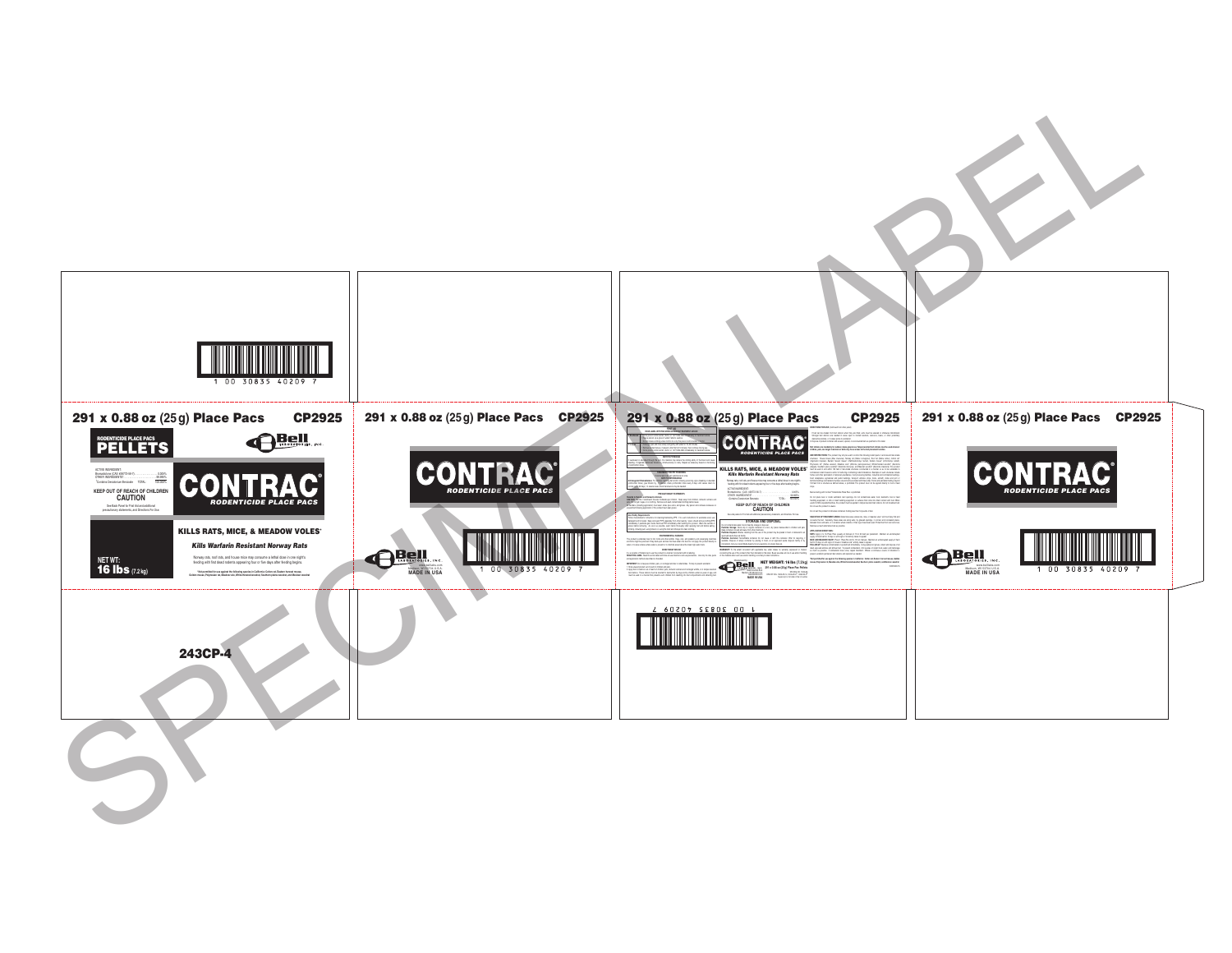# 291 x 0.88 oz **(25g)** Place Pacs CP2925

# PELLETS I RODENTICIDE PLACE PACS

ACTIVE INGREDIENT: Bromadiolone (CAS #28772-56-7): . . . . . . . . . . . . . . . . 0.005% OTHER INGREDIENTS† : . . . . . . . . . . . . . . . . . . . . . 99.995% † Contains Denatonium Benzoate TOTAL: 100.000%

**KEEP OUT OF REACH OF CHILDREN CAUTION**

> See Back Panel for First Aid and additional precautionary statements, and Directions For Use.

**NET WT:**

16 lbs **(7.2 kg)**

# ® CONTRAC *RODENTICIDE PLACE PACS* **PROBUTE PLACE PACE CONDUCT ACT ACTS CONDUCT ACTS SPECIAL OF CAUTION**<br>
KEP OUT OF REACH OF CHILDEN CAUTION<br>
CAUTION<br>
KILLS RATS, MICE, & MEADOW VOLES<br>
KILLS RATS, MICE, & MEADOW VOLES<br>
KILLS RATS, MICE, & MEADOW VOLES<br>
KIL

## KILLS RATS, MICE, & MEADOW VOLES\*

Norway rats, roof rats, and house mice may consume a lethal dose in one night's feeding with first dead rodents appearing four or five days after feeding begins.

**\*Not permitted for use against the following species in California: Cotton rat, Eastern harvest mouse, Golden mouse, Polynesian rat, Meadow vole, White-throated woodrat, Southern plains woodrat, and Mexican woodrat**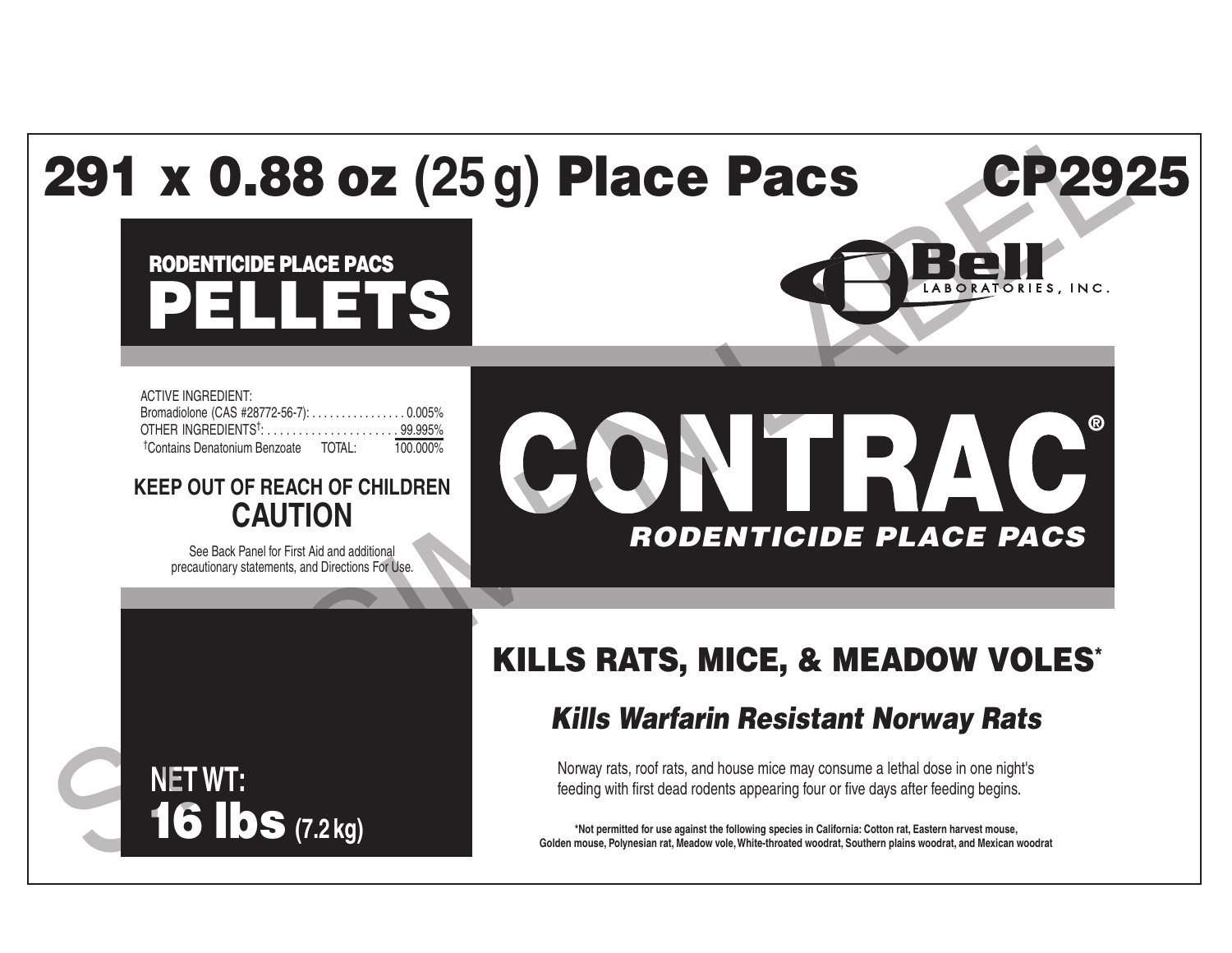# 291 x 0.88 oz **(25g)** Place Pacs CP2925 **CONTRACTERS**<br>
CONTRACTERS<br>
EXECUTIVE PLACE PAGE AND NOTED FOR THE READY VOLUME PLACE PAGE AND NOTED FOR THE READY VOLUME CAUSE AND TO USE OF THE READY OF THE READY OF THE READY OF THE READY OF THE READY OF THE READY OF TH



| TIAYE EADEL WITH TOO WITER OD IAIRING TREATMENT ADVICE |                                                                                                                                                                                                                                                                        |  |  |
|--------------------------------------------------------|------------------------------------------------------------------------------------------------------------------------------------------------------------------------------------------------------------------------------------------------------------------------|--|--|
|                                                        | If Swallowed<br>• Call a poison control center, doctor, or 1-877-854-2494 immediately for treatment advice.<br>• Have a person sip a glass of water if able to swallow.<br>• Do not induce vomiting unless told to do so by the poison                                 |  |  |
|                                                        |                                                                                                                                                                                                                                                                        |  |  |
|                                                        |                                                                                                                                                                                                                                                                        |  |  |
| If in Eyes                                             | • Hold eye open and rinse slowly and gently with water for 15-20 minutes.<br>• Remove contact lenses, if present, after the first 5 minutes, then continue rinsing eye.<br>• Call a poison control center, doctor, or 1-877-854-2494 immediately for treatment advice. |  |  |

### **NOTE TO PHYSICIAN**

If swallowed or absorbed through the skin, this material may reduce the clotting ability of the blood and cause bleeding. If ingested, administer Vitamin K<sub>1</sub> intramuscularly or orally. Repeat as necessary based on monitoring of prothrombin times.

### **TREATMENT FOR PET POISONING** If animal eats bait, call veterinarian at once. **NOTE TO VETERINARIAN**

**Anticoagulant Bromadiolone:** For animals ingesting bait and/or showing poisoning signs (bleeding or elevated prothrombin times), give Vitamin K<sub>1</sub>. If needed, check prothrombin times every 3 days until values return to normal (up to 30 days). In severe cases, blood transfusions may be needed.

### **PRECAUTIONARY STATEMENTS**

### **Hazards to Humans and Domestic Animals**

**CAUTION:** Harmful if swallowed. Causes moderate eye irritation. Keep away from children, domestic animals and pets. Do not get in eyes or on clothing. Remove and wash contaminated clothing before reuse. All handlers (including applicators) must wear: shoes plus socks, and gloves. Any person who retrieves carcasses or unused bait following application of this product must wear gloves.

### **User Safety Requirements**

Follow manufacturer's instructions for cleaning/maintaining PPE. If no such instructions for washables exist, use detergent and hot water. Keep and wash PPE separately from other laundry. Users should remove clothing/PPE immediately if pesticide gets inside. Remove PPE immediately after handling this product. Wash the outside of gloves before removing. As soon as possible, wash hands thoroughly after applying bait and before eating, drinking, chewing gum, using tobacco or using the toilet and change into clean clothing.

### **ENVIRONMENTAL HAZARDS**

This product is extremely toxic to fish, birds and other wildlife. Dogs, cats, and predatory and scavenging mammals and birds might be poisoned if they feed upon animals that have eaten this bait. Do not apply this product directly to water or to areas where surface water is present or to intertidal areas below the mean high water mark.

### **DIRECTIONS FOR USE**

It is a violation of Federal law to use this product in a manner inconsistent with its labeling. **READ THIS LABEL:** Read this entire label and follow all use directions and use precautions. Use only for sites, pests and application methods described on the label.

**IMPORTANT:** Do not expose children, pets, or nontarget animals to rodenticides. To help to prevent accidents: 1. Store unused product out of reach of children and pets.

2. Apply bait in locations out of reach of children, pets, domestic animals and nontarget wildlife, or in tamper-resistant bait stations. These stations must be resistant to destruction by dogs and by children under six years of age, and must be used in a manner that prevents such children from reaching into bait compartments and obtaining bait.



### KILLS RATS, MICE, & MEADOW VOLES\* *Kills Warfarin Resistant Norway Rats*

Norway rats, roof rats, and house mice may consume a lethal dose in one night's feeding with first dead rodents appearing four or five days after feeding begins.

### ACTIVE INGREDIENT:

| Bromadiolone (CAS #28772-56-7): 0.005%    |        |          |
|-------------------------------------------|--------|----------|
| OTHER INGREDIENTS!                        |        |          |
| <sup>†</sup> Contains Denatonium Benzoate | TOTAL: | 100.000% |

### **KEEP OUT OF REACH OF CHILDREN CAUTION**

See side panels for First Aid and additional precautionary statements, and Directions For Use.

### **STORAGE AND DISPOSAL**

Do not contaminate water, food or feed by storage or disposal. **Pesticide Storage:** Store only in original container in a cool, dry place inaccessible to children and pets.

Keep containers closed and away from other chemicals. **Pesticide Disposal:** Wastes resulting from the use of this product may be placed in trash or delivered to an approved waste disposal facility.

**Pesticide Container:** Nonrefillable container. Do not reuse or refill this container. Offer for recycling, if available. Dispose of empty container by placing in trash, at an approved waste disposal facility or by incineration. Call your Local Waste Agency for any questions on proper disposal.

WARRANTY: To the extent consistent with applicable law, seller makes no warranty, expressed or implied, concerning the use of this product other than indicated on the label. Buyer assumes all risk of use and/or handling of this material when such use and/or handling is contrary to label instructions.

> NET WEIGHT: 16 lbs **(7.2 kg)** LABORATORIES, INC. 291 x 0.88 oz (25 g) Place Pac Pellets



Manufactured by:

EPA REG. NO. 12455-86 EPA EST. NOs. 12455-WI-1k, 12455-WI-2p, 12455-WI-3w Superscript is first letter of the lot number.



If bait can be shaken from bait stations when they are lifted, units must be secured or otherwise immobilized. Stronger bait stations are needed in areas open to hoofed livestock, raccoons, bears, or other potentially destructive animals, or in areas prone to vandalism.

3. Dispose of product container and unused, spoiled, or unconsumed bait as specified on this label.

### **Bait stations are mandatory for outdoor, above ground use. Tamper-resistant bait stations must be used wherever children, pets, non-target mammals or birds may have access to the bait placement location.**

**USE RESTRICTIONS:** This product may only be used to control the following rodent pests in and around man-made structures: House mouse (*Mus musculus*), Norway rat (*Rattus norvegicus*), Roof rat (*Rattus rattus*), Cotton rat\* (*Sigmodon hispidus*), Eastern harvest mouse\* (*Reithrodontomys humuli*), Golden mouse\* (*Ochrotomys nuttalli*), Polynesian rat\* (*Rattus exulans*), Meadow vole\* (*Microtus pennsylvanicus*), White-throated woodrat\* (*Neotoma albigula*), Southern plains woodrat\* (*Neotoma micropus*), and Mexican woodrat\* (*Neotoma mexicana*). This product must be used in and within 100 feet of man-made structures constructed in a manner so as to be vulnerable to commensal rodent invasions and/or to harboring or attracting rodent infestations. Examples of such structures include homes and other permanent or temporary residences, food processing facilities, industrial and commercial buildings, trash receptacles, agricultural and public buildings, transport vehicles (ships, trains, aircraft), docks and port or terminal buildings and related structures around and associated with these sites. Fence and perimeter baiting, beyond 100 feet from a structure as defined above, is prohibited. This product must not be applied directly to food or feed crops.

Burrow baiting with Contrac® Rodenticide Place Pacs is prohibited.

Do not place near or inside ventilation duct openings. Do not contaminate water, food, feedstuffs, food or feed handling equipment, or milk or meat handling equipment or surfaces that come into direct contact with food. When used in USDA inspected facilities, this product must be applied in tamper-resistant bait stations. Do not broadcast bait. Do not use this product in sewers.

Do not sell this product in individual containers holding less than 16 pounds of bait.

**SELECTION OF TREATMENT AREAS:** Determine areas where rats, mice, or meadow voles\* will most likely find and consume the bait. Generally, these areas are along walls, by gnawed openings, in corners and concealed places, between floors and walls, or in locations where rodents or their signs have been seen. Protect bait from rain and snow. Remove as much alternative food as possible.

### **APPLICATION DIRECTIONS:**

**RATS:** Apply 4 to 16 Place Pacs (usually at intervals of 15 to 30 feet) per placement. Maintain an uninterrupted supply of fresh bait for 10 days or until signs of rat activity cease to appear.

**MICE AND MEADOW VOLES\*:** Place 1 Place Pac at 8 to 12 foot intervals. Maintain an uninterrupted supply of fresh bait for 15 days or until signs of mouse or meadow vole\* activity cease to appear.

**FOLLOW-UP:** Replace contaminated or spoiled bait immediately. Using waterproof gloves, collect and dispose of all dead, exposed animals and leftover bait. To prevent reinfestation, limit sources of rodent food, water, and harborage as much as possible. If reinfestation does occur, repeat treatment. Where a continuous source of infestation is present, establish permanent bait stations and replenish as needed.

**\*Not permitted for use against the following species in California: Cotton rat, Eastern harvest mouse, Golden mouse, Polynesian rat, Meadow vole, White-throated woodrat, Southern plains woodrat, and Mexican woodrat**

102218/09-15